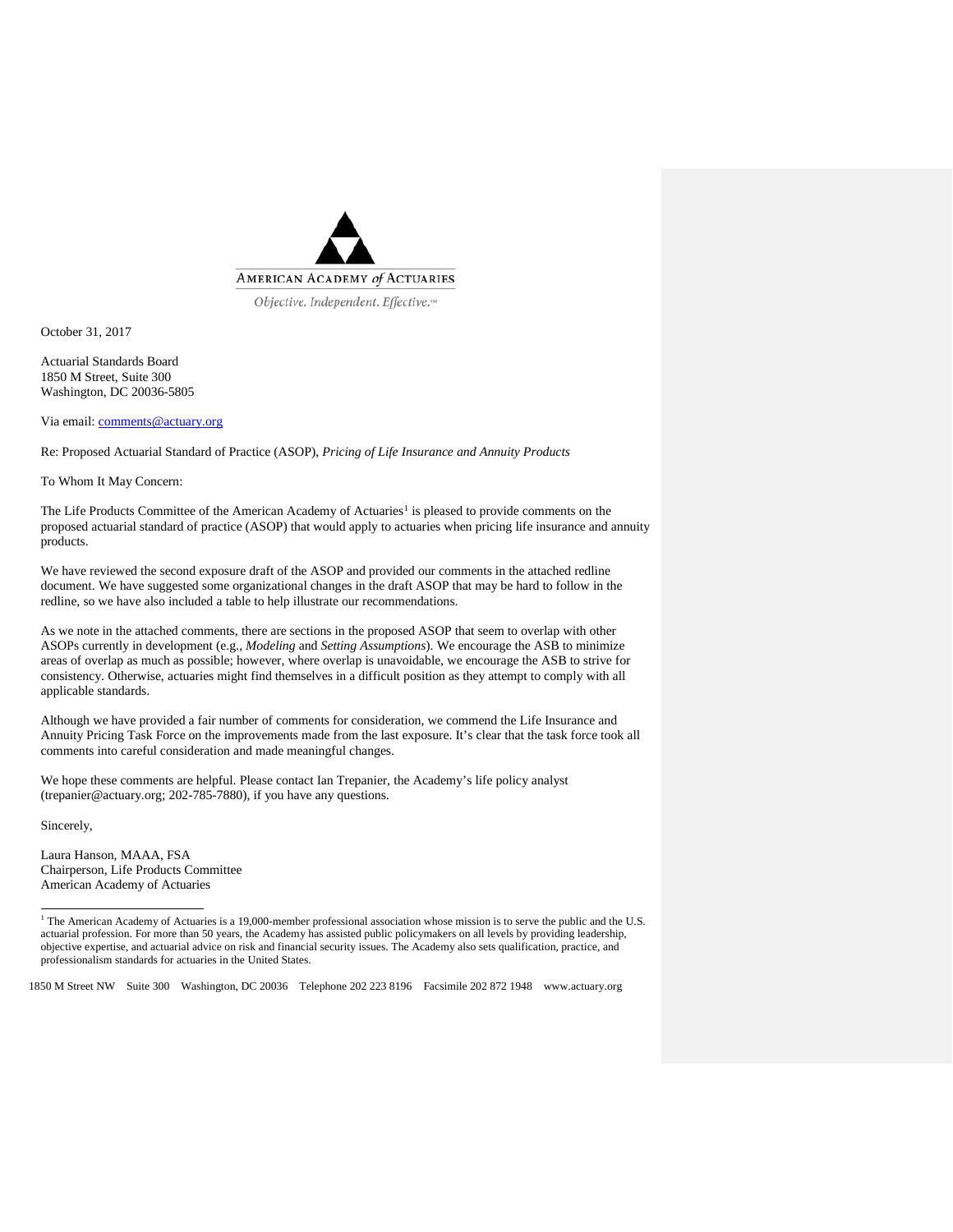**Formatted:** Centered

#### PROPOSED ACTUARIAL STANDARD OF PRACTICE PRICING OF LIFE INSURANCE AND ANNUITY PRODUCTS STANDARD OF PRACTICE

#### Section 1. Purpose, Scope, Cross References, and Effective Date

- 1.1 Purpose—This actuarial standard of practice (ASOP) provides guidance to actuaries when performing actuarial services with respect to the **pricing** of life insurance and annuity products, including riders. For this ASOP, the term "product" includes "riders."
- 1.2 Scope—This standard applies to actuaries when performing actuarial services with respect to the **pricing** of life insurance and annuity products when a product is initially developed or when charges or benefits are changed for future sales. This standard does not apply to any changes made on inforce policies. Such resetting of nonguaranteed elements, including dividends, on products in force is outside the scope of this ASOP and is addressed in ASOP No. 2, *Nonguaranteed Charges or Benefits for Life Insurance Policies and Annuity Contracts*, and No. 15, *Dividends for Individual Participating Life Insurance, Annuities, and Disability Insurance*. The actuary should also refer to ASOP No. 2 or 15 when determining nonguaranteed elements or dividends when a product is initially developed or when charges or benefits are changed for future sales.

In the context of this ASOP, actuarial services include evaluating the product's profitability and underlying risks and advising on the product's rates and benefits.  $A_0$ advising on the design of the product. Although the actuary needs to be mindful of all considerations that may affect the ultimate design and price of the product, the standard addresses only issues related to actuarial services, and therefore does not address other issues considerations that may be important to the pricing exercise, such as marketing, sales, and competition, or compliance with federal antitrust laws.

The standard applies to actuaries when performing actuarial services related to life insurance and annuity products written on individual policy forms. The standard also applies to group master contracts with individual certificates that are priced in a similar manner to products written on individual life and annuity policy forms. Examples of products that are not priced in a similar manner to products written on individual life and annuity policy forms and therefore not in scope include the following:

- a. traditional group term life; and
- b. investment products that do not have an mortality or morbidity riskannuitization component, such as certain types of funds included in a retirement funding products (for example, synthetic guaranteed interest contracts).

To the extent that the guidance in this standard may conflict with guidance in other ASOPs regarding the **pricing** of specific benefits other than life and annuity benefits, the guidance in the other standard will govern. This standard does not apply to actuaries when performing professional services with respect to illustrations of nonguaranteed charges or benefits subject to ASOP No. 24, *Compliance with the NAIC Life Insurance Illustrations Model Regulation*.

2 appropriate, the actuary should refer to section 4.2. If the actuary departs from the guidance set forth in this standard in order to comply with applicable law (statutes, regulations, and other legally binding authority) or for any other reason the actuary deems **Commented [LH1]:** Other ASOPs have included the review of actuarial services in their scope. Does it make sense to include review of pricing work in the scope of this ASOP?

**Commented [LH2]:** To avoid confusion, we recommend removing this sentence and adding "design and" in the following sentence as shown.

**Commented [LH3]:** We believe synthetic GICs should be called out specifically, otherwise it is not clear whether they are in scope.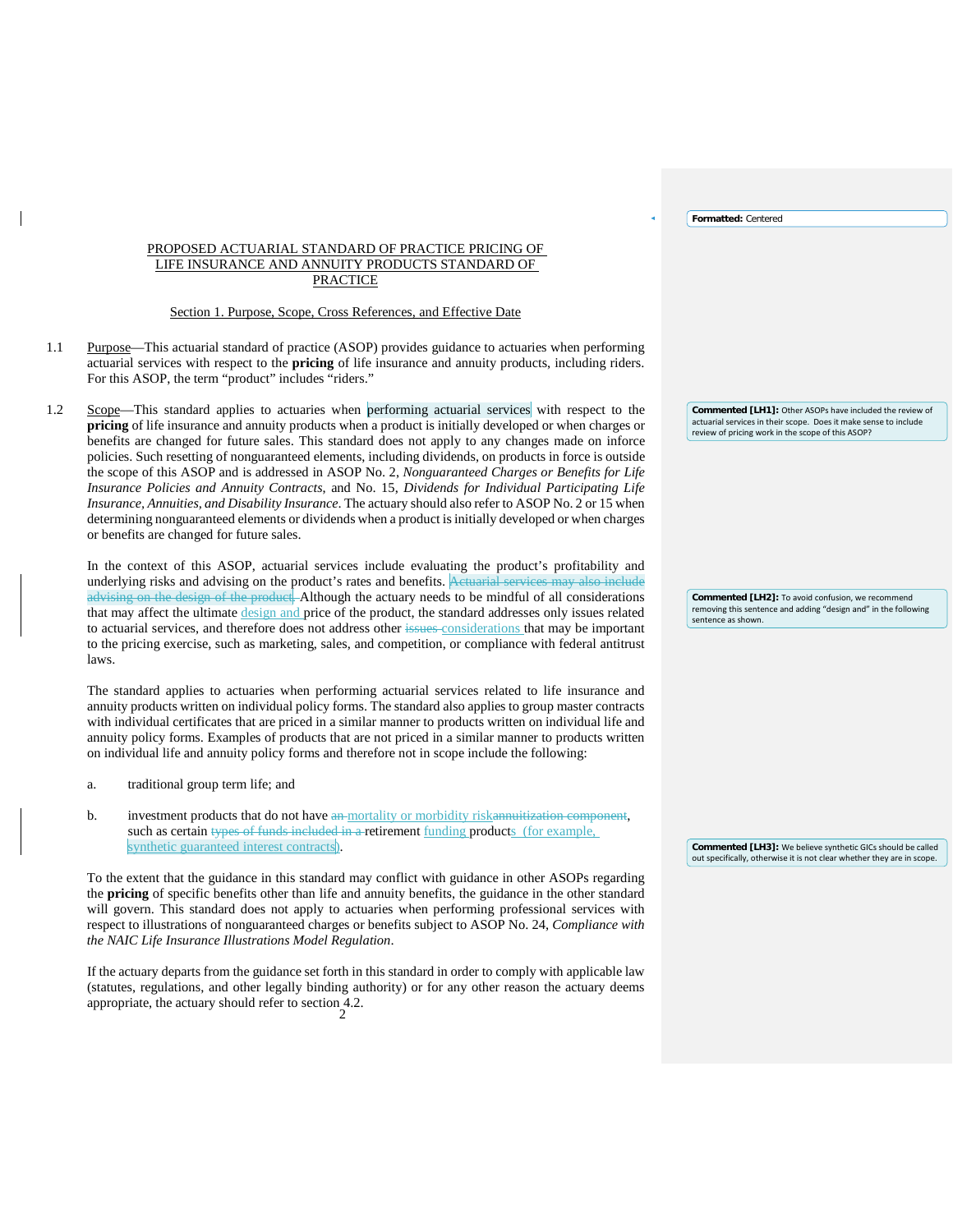**Formatted:** Centered

- 1.3 Cross References—When this standard refers to the provisions of other documents, the reference includes the referenced documents as they may be amended or restated in the future, and any successor to them, by whatever name called. If any amended or restated document differs materially from the originally referenced document, the actuary should consider the guidance in this standard to the extent it is applicable and appropriate.
- 1.4 Effective Date—This standard will be effective for any actuarial services performed on or after four months after adoption by the ASB.

#### Section 2. Definitions

The terms below are defined for use in this actuarial standard of practice.

- 2.1 Modeling Cell—Policies or contracts that are treated in a model as being completely alike with regard to **policy characteristics**, for example, demographic characteristics, policyholder behavior assumptions, policy provisions, and underwriting class.
- 2.2 Pricing—The process of setting charges for, and benefits and credits provided by, an insurance policy or annuity contract at issue (whether guaranteed or nonguaranteed). Examples of charges include premiums, cost of insurance charges, separate account charges, surrender charges, and policy fees, and target interest rate spreads. Examples of benefits and credits include death benefits, surrender benefits, credited interest rates, index parameters, dividends, and income benefits.
- 2.3 Profitability Analysis—An evaluation of a product's expected financial results using a set of assumptions, a specified model, and specified **profitability metric(s)**.
- 2.4 Profitability Metric—A measurement used to assess a product's expected level of financial results. Examples of profitability metrics include, but are not limited to, the following:
	- a. the expected return on initial invested capital, often referred to as the internal rate of return;
	- b. the average of expected future periodic returns on capital, often referred to as average return on equity;
	- c. a measure of profitability expressed as a percentage of premium, often referred to as profit margin;
	- d. the present value of expected future profits as a percentage of the present value of expected assets, often referred to as return on assets;
	- e. the present value of expected future profits, often referred to as the value of new business; and
	- f. the time period when a measure of cumulative profits turns positive, often referred to as breakeven year.
- 2.5 Risk Capital—Amounts to absorb potential unexpected losses resulting from severe events.
- 2.6 Sensitivity Analysis—Analysis performed by changing an assumption or set of assumptions and comparing the results to those resulting from the baseline assumption(s).
- 3 2.7 Stochastic Analysis—Analysis performed using a model that estimates distributions of potential

**Commented [LH4]:** Similar definitions exist in the PBR and modeling ASOPs. Does it make sense to sync the definitions? **Commented [LH5]:** We note that there are a number of lists

throughout the ASOP containing items that may be considered policy characteristics, and they all have minor differences. It may be preferable to make "policy characteristics" a defined term and then replace the various lists with that term.

**Commented [LH6]:** This definition of pricing seems too narrow, considering the scope of the guidance in the rest of the ASOP. Also, this definition does not recognize that the actuary may not set final charges and benefits/credits.

**Commented [LH7]:** Profitability analysis could be conducted at various levels, e.g., modeling cell, product, or group of products.

**Commented [LH8]:** Throughout the ASOP, we often misunderstood "profitability metric" to mean a number (e.g., 12%) vs. an approach (e.g., IRR). We recommend using a different term, such as "profit measure" to help clarify. Examples of other language contributing to the confusion are highlighted later.

**Commented [LH9]:** We recommend moving the examples into the definition, as shown here without tracking the move in redline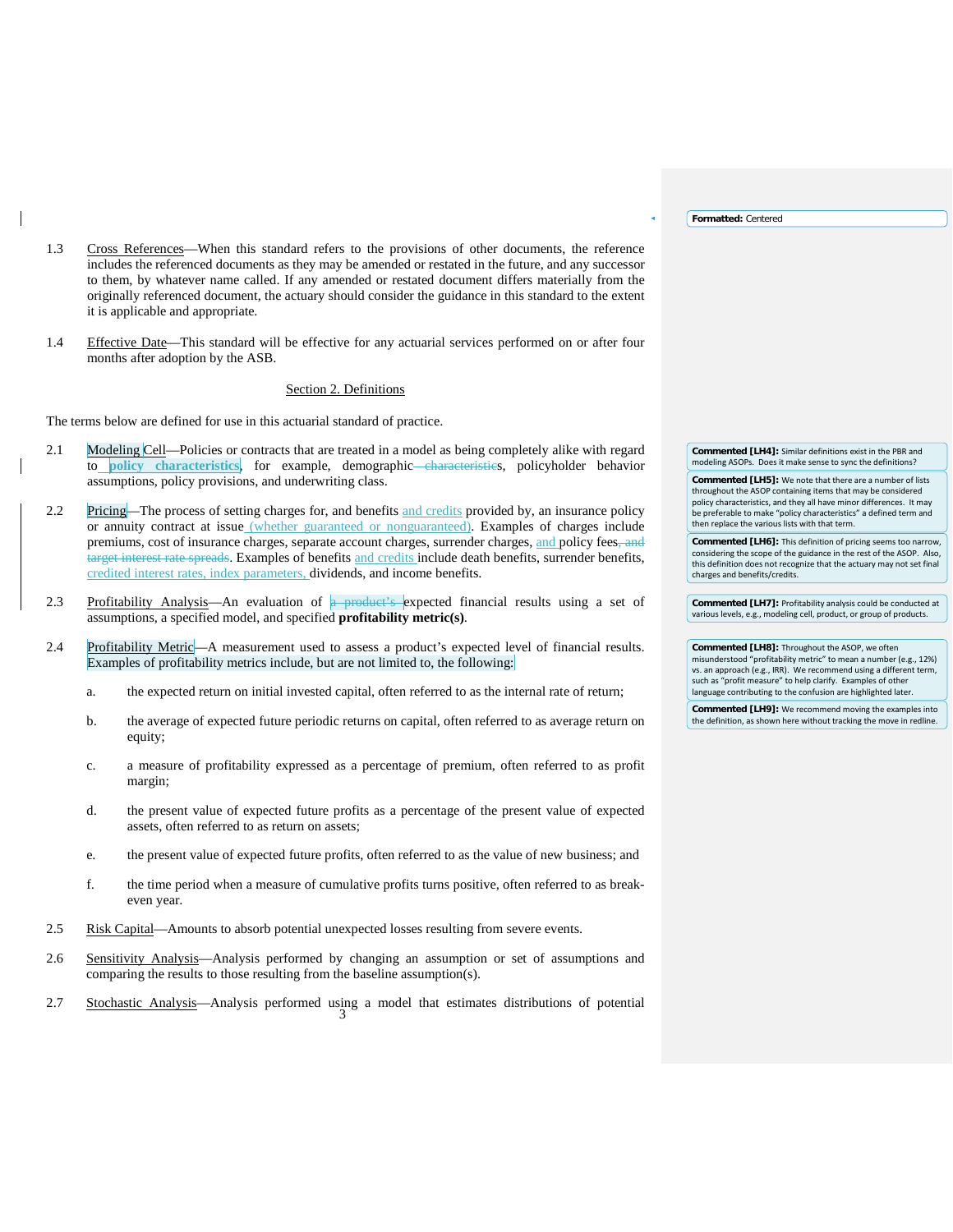**Formatted:** Centered

outcomes by allowing random variation in one or more inputs to the model.

# Section 3. Analysis of Issues and Recommended Practices

- 3.1 Initial Pricing Considerations—When preparing for the pricing exercise, the actuary should take into account the criteria of the actuary's principal and the relevant characteristics of the productconsider the following.
	- 3.1.1 Criteria of the Actuary's Principal—Criteria of the actuary's principal may include, but are not limited to, the following:
		- a. selection of **profitability metrics**, which often aremay be stated at an aggregate product level over the expected life of the product, as well as or at the **modeling cell** level;.
		- b. targets for profitability metries results, including any special circumstances, such as targets for shorter periods of time or situations where profits are expected to be followed by losses; and
		- c. risk management policies that are relevant to product **pricing**; for example, the level of risk contained in the product being priced.
	- 3.1.2 Relevant Characteristics of the Product Considerations—Relevant characteristics considerations of the product include, but are not limited to, the following:
		- a. the intended design objective of the product;
		- b. the intended market, anticipated sales-goals, and the competitive alternatives to the product;
		- c. how the product will be sold, for example, underwriting, distribution, and marketing;
		- d. how the product will be administered, including any limitations in administrative and valuation systems that could impact product design or operational risks;
		- d.e. risk mitigation strategies such as reinsurance, hedging, and setting dividends or other nonguaranteed elements;
		- e.f. applicable law (statutes, regulations, and other legally binding authority); and
		- $f.g.$  the tax treatment of the product as it applies to both the owner and the insurer.

3.2 Selecting Profitability Metrics—The actuary should select **profitability metrics** in a manner consistent with the criteria of the actuary's principal and the underlying design and risks of the product.

**Commented [LH10]:** We question whether this should be the first consideration in the list. Perhaps move to the end of 3.1.

**Commented [LH11]:** This description contributes to the confusion of whether metrics are a number or an approach. (An approach would not be determined at the modeling cell level numerical targets could be.)

**Commented [LH12]:** We note that the ASOP does not provide considerations when setting targets if not included in criteria of the principal. (Perhaps this is intentional.)

**Commented [LH13]:** This section/list could be replaced with a defined term such as "policy considerations." Otherwise, it seems to be missing considerations included in other lists such as demographics, rate setting/product management approach.

**Commented [LH14]:** We do not believe the items in this list are all characteristics of the product (e.g., applicable laws)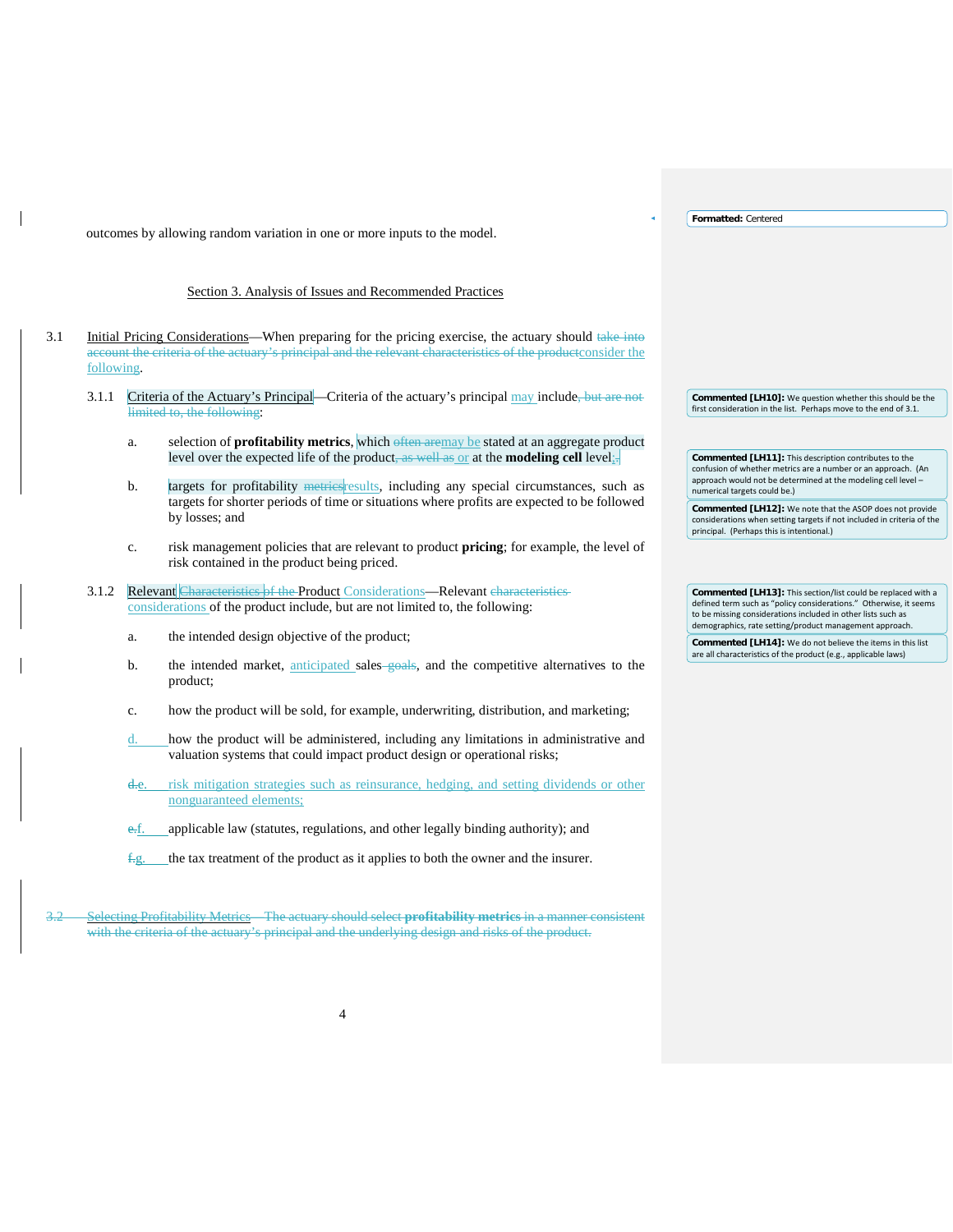3.2.1 Profitability Metrics—The actuary should consider using more than one **profitability metric** when evaluating the expected profitabilityperforming a **profitability analysis**.

3.2.23.1.3 Considerations When Selecting Profitability Metrics—When selecting **profitability metrics**, the actuary should consider the following:

- a. the expected pattern of profits over time (for example, the pattern of gains and losses, however measured);
- b. the significance of the product's underlying risks (for example, how capital intensive the product is);
- c. the criteria of the actuary's principal;
- d. discount rate(s) that are suitable for the selected **profitability metric**, where applicable; and
- e. any other considerations that the actuary determines are relevant.

3.33.2 Developing the Model—The actuary should develop the model to support **pricing** in a manner consistent with the criteria of the actuary's principal. The actuary should develop a model that accommodates the design of the product and the selected **profitability metrics**, and reasonably simulates the future financial impact of the product.

When developing the model, the actuary should consider the following:

- a. Time Horizon—the degree to which the model extends over a sufficient time period such that the profitability results and underlying risks of the product are adequately captured;
- b. Granularity—the degree to which (1) the number of modeling cells represents the expected profitability and risk evaluation of **future sales**number of different **policy characteristics**, and (2) assumptions vary bythe modeling cells reflect different assumptions or time intervals. For example, the actuary should be able to evaluate the range of profitability across different modeling cells in order to understand the degree to which the profitability metrics could vary based on achieving a different sales mix than anticipated;
- c. Dynamic Assumptions—the degree to which the model ean-accommodates how certain assumptions such as policyholder behavior assumptions may vary based on external other factors through policyholder behavior and other items described in section  $3.\overline{4.4(d)}$ ;
- d. Asset Returns—the degree to which the model incorporates asset returns consistent with how returns are expected to be recognized and allocated to the product;
- e. Economic Scenarios—the degree to which the model uses, if appropriate, market consistent or real world economic scenarios that represent an appropriate range of

**Commented [LH15]:** Since discount rates aren't assumptions, we recommend moving discount rates to this section as shown.

**Commented [LH16]:** We stumbled quite a bit on the wording of this sentence, and believe a shorter description of granularity is sufficient.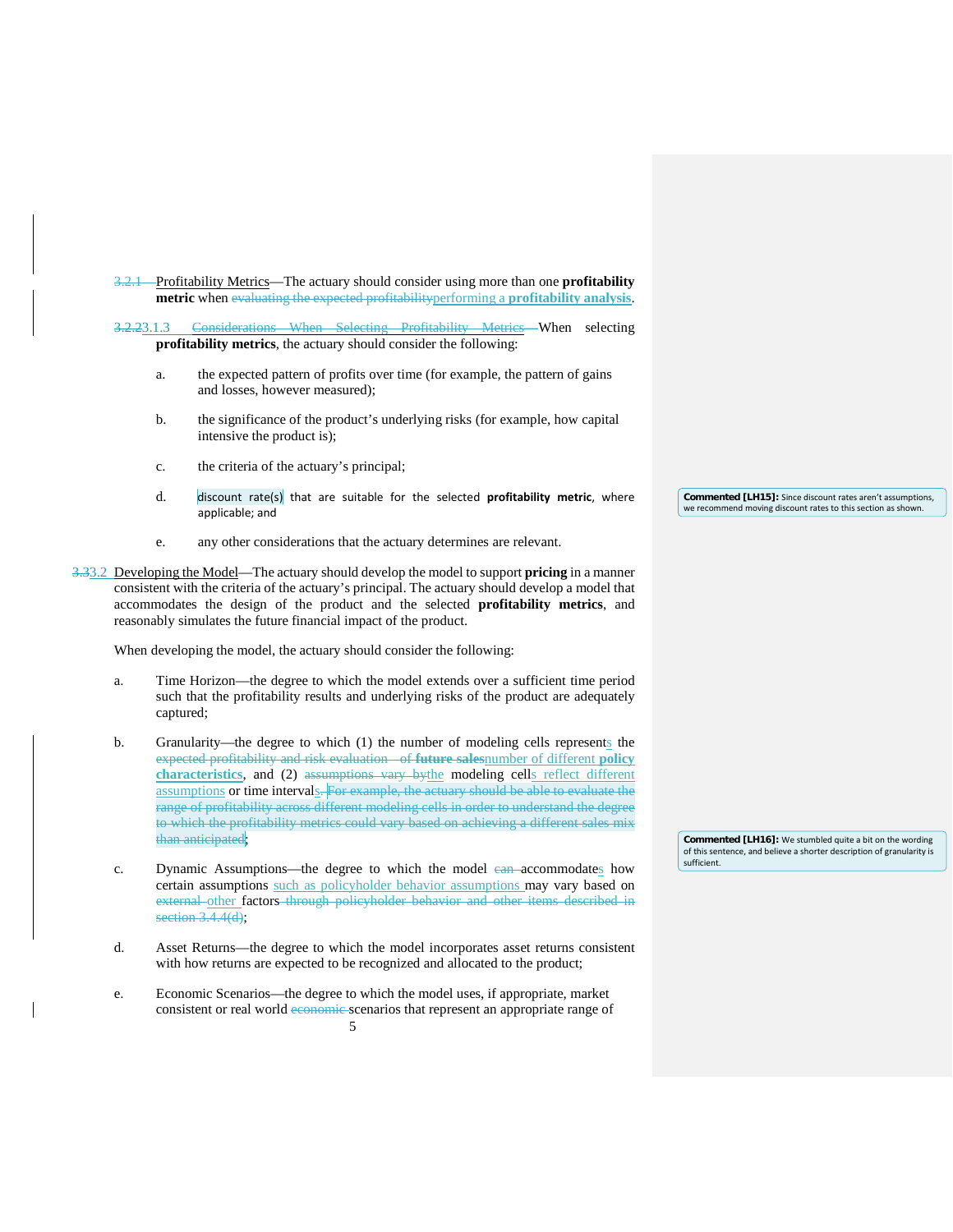## future asset returnseconomic conditions;

|     | f.             | Accounting and Actuarial Bases—the degree to which the model uses accounting and<br>actuarial bases relied upon by management to evaluate the product's profitability and<br>underlying risks;                                                                                                                                                                                                                          |  | Commented [LH17]: Bases may be used by non-management.                                                                                                                                                                                                                                             |
|-----|----------------|-------------------------------------------------------------------------------------------------------------------------------------------------------------------------------------------------------------------------------------------------------------------------------------------------------------------------------------------------------------------------------------------------------------------------|--|----------------------------------------------------------------------------------------------------------------------------------------------------------------------------------------------------------------------------------------------------------------------------------------------------|
|     | g.             | Risk Capital Framework—the degree to which the model uses a risk capital<br>framework that is expected to be used in practice;                                                                                                                                                                                                                                                                                          |  |                                                                                                                                                                                                                                                                                                    |
|     | h.             | Taxes—the degree to which the model uses a tax structure that is expected to apply,<br>given the product, the tax position of the company, and the company's tax allocation<br>practices;                                                                                                                                                                                                                               |  |                                                                                                                                                                                                                                                                                                    |
|     | $\mathbf{i}$ . | Risk Quantification—the degree to which the model uses an appropriate method to<br>quantify risks as described in section 3.5;                                                                                                                                                                                                                                                                                          |  |                                                                                                                                                                                                                                                                                                    |
|     | j.             | Risk Mitigation—the degree to which the model appropriately uses-reflects risk<br>mitigation strategies that are expected to be used to support the product, such as<br>reinsurance, hedging, dividends, or nonguaranteed elements;                                                                                                                                                                                     |  | Commented [LH18]: Moved to 3.1.2                                                                                                                                                                                                                                                                   |
|     | k.             | Model Validation—the degree to which the model is sufficiently transparent to support<br>validation as described in section 3.6; and                                                                                                                                                                                                                                                                                    |  |                                                                                                                                                                                                                                                                                                    |
|     | 1.             | Such Any other items as the actuary determines are significant to the model.                                                                                                                                                                                                                                                                                                                                            |  |                                                                                                                                                                                                                                                                                                    |
| 3.3 |                | Pricing Assumptions—The actuary should use professional judgment to set assumptions that<br>reflect expected future experience, based on the following considerations.- When working<br>with data, the actuary should refer to ASOP No. 25, <i>Credibility Procedures</i> , and ASOP No.<br>23, Data Quality, for guidance.                                                                                             |  | Commented [LH19]: We question whether this section is too<br>detailed since there is also a new Assumption Setting ASOP in<br>development. Are any of these considerations specific to setting<br>pricing assumptions vs. non-pricing assumptions? Otherwise, we<br>risk having conflicting ASOPs. |
|     | 3.3.1          | Assumptions Based on Relevant and Credible Data-The actuary should use<br>assumptions based on relevant and credible data, such as company experience,<br>industry experience, and other relevant experience, which may be modified to reflect<br>the circumstances being modeled, smoothness, or data quality. When modifying such<br>experience, the actuary should refer to ASOP No. 25, Credibility Procedures, for |  |                                                                                                                                                                                                                                                                                                    |
|     |                | guidance.                                                                                                                                                                                                                                                                                                                                                                                                               |  | Commented [LH20]: We recommend moving reference to<br>ASOP 25 into 3.3 so it has broader application.                                                                                                                                                                                              |
|     |                | <b>Assumptions Based on Historical Experience</b> When using historical<br>3.3.1.1<br>experience, the actuary should consider whether there are reasons to expect that<br>future experience will differ from past experience.                                                                                                                                                                                           |  |                                                                                                                                                                                                                                                                                                    |

3.3.1.2 Assumptions When There Is No Relevant Historical Experience—In some instances, no relevant historical experience is available to the actuary. In this situation, the actuary should use professional judgment, considering available sources of data, when setting the assumption.

### 3.3.2

3.3.33.3.2 Assumption Margins—The actuary should consider the appropriateness of including a margin for uncertainty in the assumptions. When setting any margin, the actuary should consider the following: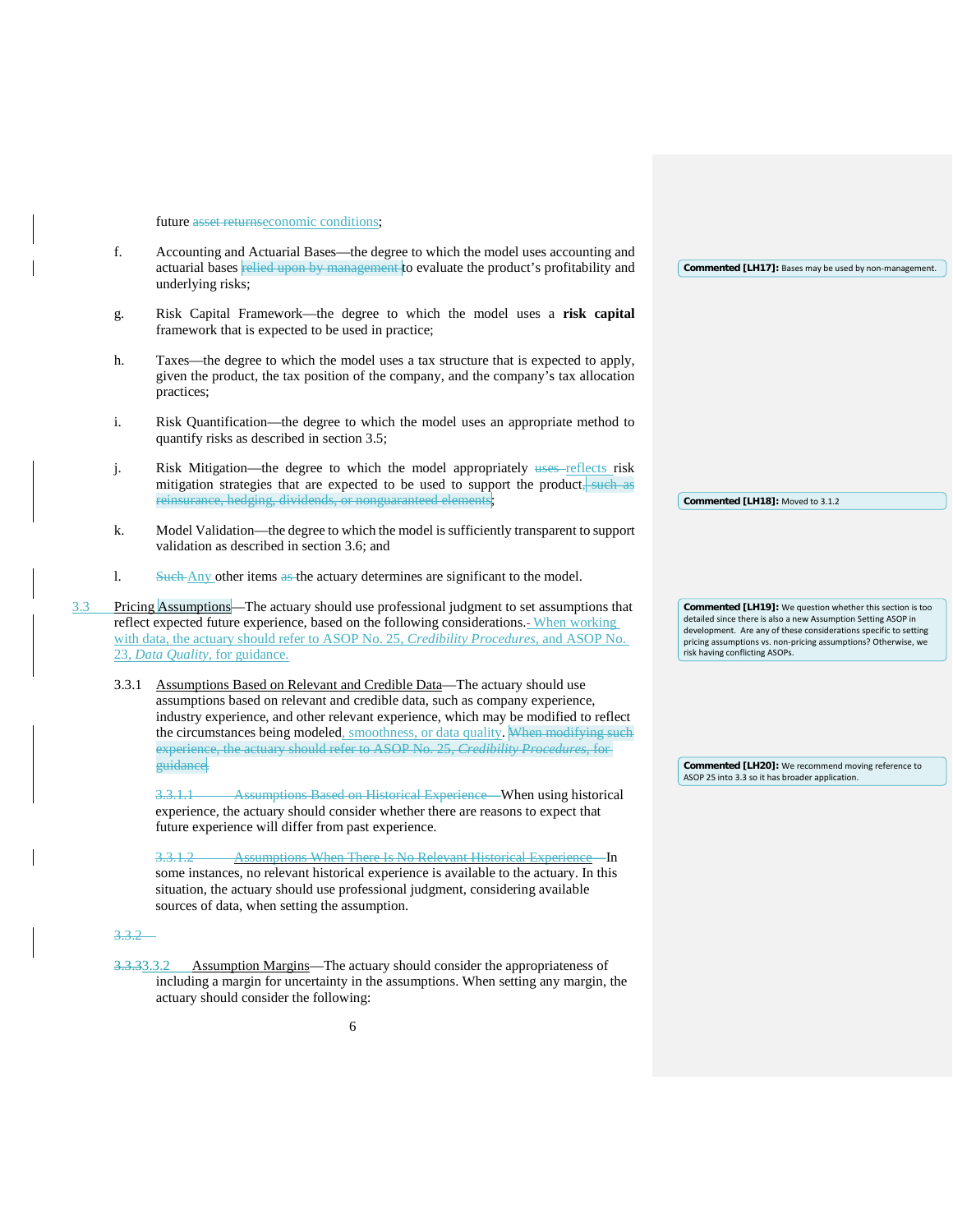- a. the degree to which there is uncertainty around the assumptions due to lack of relevant, credible company or industry experience data to support the assumptions, such as when a new product is being introduced to the marketplace;
- b. whether the degree of uncertainty may vary over different periods of time within the time horizon of the model; and
- c. whether the level of margins individually for each assumption and in aggregate for all assumptions is appropriate.
- 3.3.43.3.3 Consistency of Assumptions—The actuary should use assumptions that are internally consistent with other components of the model, consistent with current and anticipated company practices, and, where appropriate, consistent with assumptions used for other assignments within the entity.
- 3.3.53.3.4 Product Design and Assumption Setting—When setting assumptions, the actuary should consider the product design, as well as the following:
	- a. sales mix assumptions that reflect the anticipated distribution of sales across **modeling cells**;
	- b. investment assumptions and economic market assumptions that reflect real world or market consistent theory, where appropriate, and that includinge assumptions for reinvestment, asset default, and investment expenses;
	- c. mortality and morbidity assumptions that incorporate, including the effects of selection and classification of future applicants, where appropriate, the impact of expected trends on future assumptions, and the impact of policy or rider characteristics, such as conversion and level premium periods on term coverage;
	- d. for experience that is elective in nature, such as the policyholder's ability to pay or not pay premiums, to receive certain types of benefits, or to terminate the contract, assumptions that consider the causal variables impacting the policyholder's choice behavior, such as policyholder characteristics (for example, age) and policy or rider characteristics (for example, size of policy), as well as the value of guaranteed benefits driven by external factors (for example, the current interest rate environment and underlying market performance);
	- e. expense assumptions that reflect anticipated future trends in expenses (for example inflation or expense efficiencies). The actuary should consider the appropriateness of the basis (for example, fully allocated, marginal) when developing expense assumptions;
	- f. the principal's capacity and intent with regard to inforce management strategies, including dividends and other nonguaranteed elements.

The actuary should consider the extent to which certain of these assumptions may also be influenced by the "Relevant Product Considerations" distribution channel through which the product will be sold.

**Formatted:** Indent: Left: 1.06", Space After: 12 pt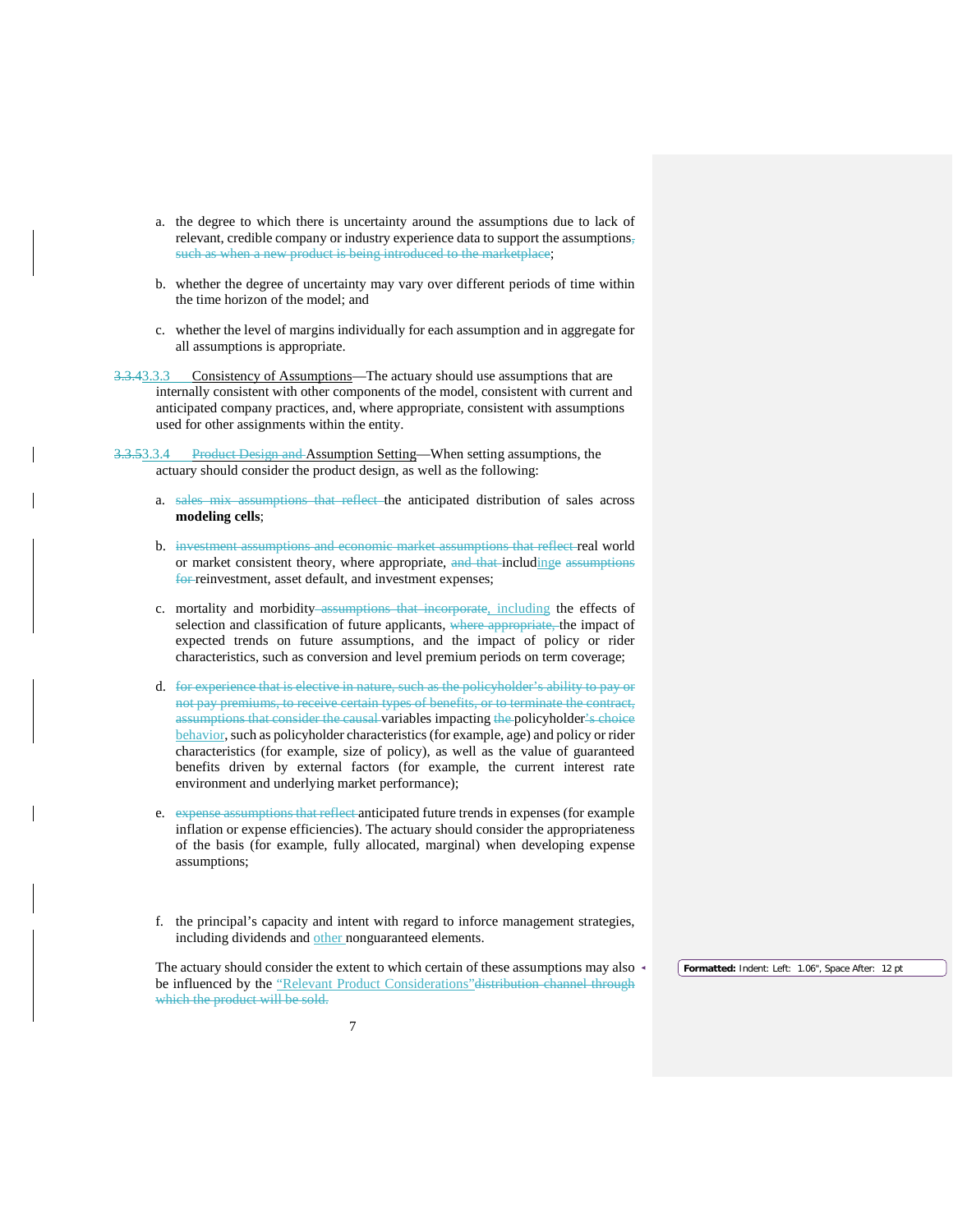The actuary should consider incorporating the views of experts when setting assumptions in areas outside the actuary's area of expertise. However, the setting of assumptions should reflect the actuary's professional judgment.

- 3.3.6 Capital Market Assumptions—If performing **stochastic analysis**, the actuary should take into account the design of the product when determining whether to use market consistent assumptions or real world assumptions. When analyzing a benefit that can be replicated using liquid capital market instruments, the actuary should consider comparing the cost of the benefit using market consistent assumptions to the price of a comparable investment guarantee observed in capital markets to assure that it aligns with the profitability goals and risk management policy of the actuary's principal.
- 3.3.73.3.5 Documentation of Assumptions, Their Rationale, and Data Modifications— The actuary should document the assumptions, the rationale behind the assumptions, and any modifications made to data sources. If margins are included in assumptions, the actuary should document the approach used and, where practicable, the margin component of each assumption. The actuary should consider making disclosures of documentation of material assumptions, as appropriate.
- 3.5 Risk Evaluation—The actuary should conduct a risk evaluation evaluate the impact on **profitability metrics** from deviations in assumptions when performing a **profitability analysis**.
	- 3.5.1 Cost of Capital—The actuary should consider incorporating the cost of capital into the **profitability analysis**. Examples of approaches that the actuary can use include, but are not limited to, incorporating **risk capital** or setting profitability metrics targets that are consistent with the underlying risks of the product.
	- 3.5.2 Sensitivity Analysis—The actuary should use **sensitivity analysis** to evaluate the impact of deviations in assumptions on profitability from future experience being different than assumed results and should consider performing more analysis for assumptions that have a significant impact on the **profitability analysis** than for assumptions that have less impact.
	- 3.5.3 Stochastic Analysis—The actuary should consider whether **stochastic analysis** should be used to evaluate the distribution of potential profitability metrics results from variations in key assumptions. In particular, the actuary should consider performing **stochastic analysis** for products that are expected to exhibit sensitivity to the level of interest rates or equity returns.
	- 3.5.4 Risk Identification and Classification —The actuary should consider identifying the types of risk in the product and classifying them (for example, high, medium, or low).

The actuary may consider other risk evaluation techniques as appropriate. The actuary should consider the impact of risk mitigation strategies that are expected to be implemented at the product and company level and the expected effectiveness of those strategies.

**Commented [LH21]:** We believe this concept should apply to more sections of the ASOP, not just assumption setting.

**Commented [LH22]:** We recommend deleting the entire "Capital Markets Assumption" section as shown. The first portion is covered in both "Consistency of Assumptions" and "Assumption Setting," and the second portion is too detailed and prescriptive for an ASOP.

**Commented [LH23]:** We recommend moving all references of documentation to section 3.8, and including model documentation and documentation of data quality. We also recommend suggesting actuarial documentation if the company sets a design or price that is different than what the actuary recommends.

**Commented [LH24]:** We suggest that Cost of Capital may fit better under "Initial Pricing Considerations"

**Commented [LH25]:** The three uses of "profitability metrics" in these three paragraphs contributes to the confusion of whether metrics are a number or an approach. For example, it seems like the language in this paragraph is describing requiring a certain level of profitability relative to the product risks.

**Commented [LH26]:** We recommend also considering the impact of product design features.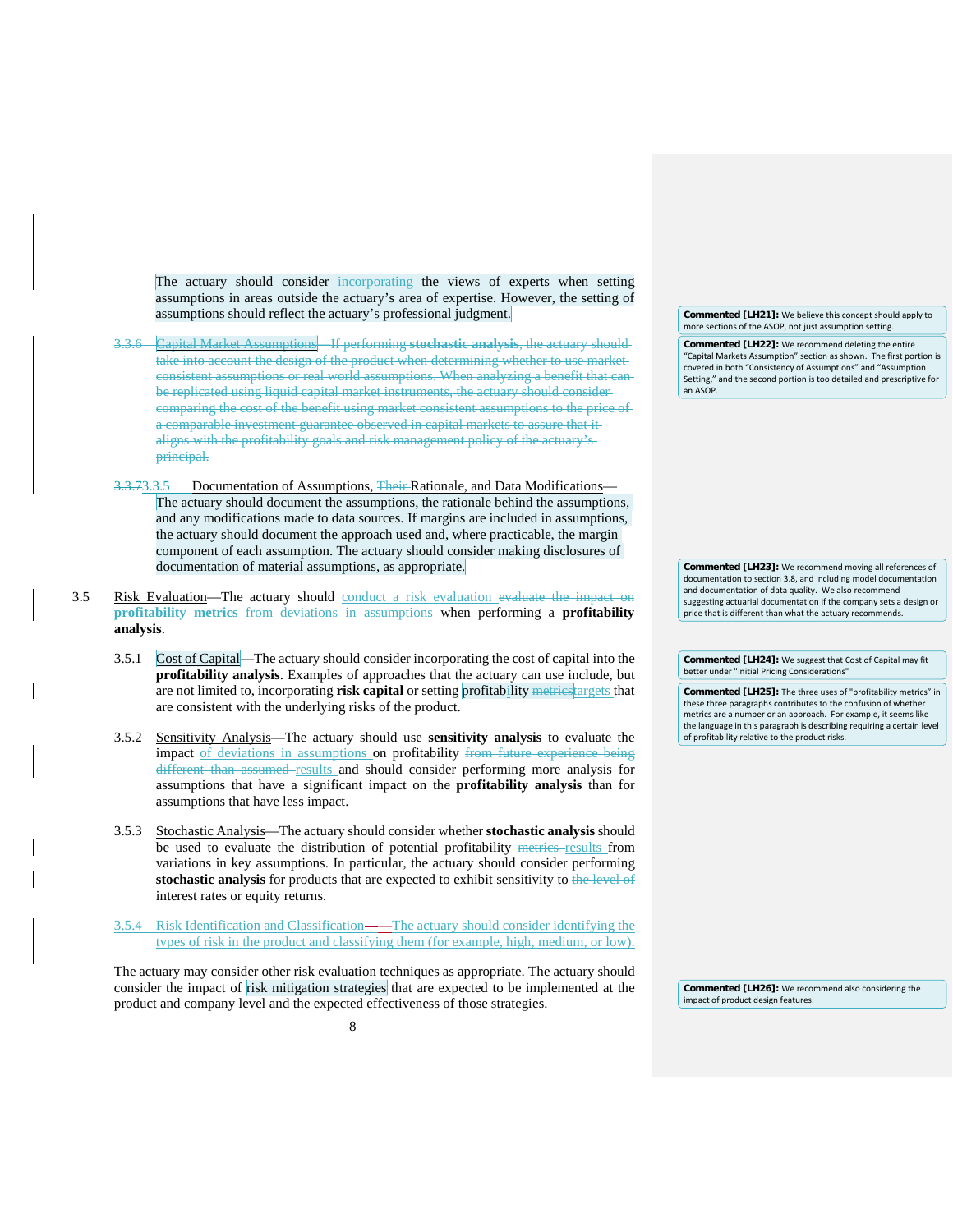| 3.6 | Governance and Controls—The actuary should use, or, if appropriate, rely on others to use,<br>reasonable governance and controls over the actuarial services provided as part of <b>pricing</b> .<br>Examples of possible governance and controls include, but are not limited to, the following: |                                                                                                                                                                                                                                                                                    |  | <b>Commented [LH27]:</b> Is this intended to require all of the                          |
|-----|---------------------------------------------------------------------------------------------------------------------------------------------------------------------------------------------------------------------------------------------------------------------------------------------------|------------------------------------------------------------------------------------------------------------------------------------------------------------------------------------------------------------------------------------------------------------------------------------|--|------------------------------------------------------------------------------------------|
|     | a.                                                                                                                                                                                                                                                                                                | effective oversight of methods and assumptions used in the pricing exercise;                                                                                                                                                                                                       |  | examples below? It could be interpreted in this way.                                     |
|     | b.                                                                                                                                                                                                                                                                                                | preservation and protection of the model from unintentional or untested changes;                                                                                                                                                                                                   |  |                                                                                          |
|     | $\mathbf{c}$ .                                                                                                                                                                                                                                                                                    | separation of duties;                                                                                                                                                                                                                                                              |  | Commented [LH28]: Can this be expanded?                                                  |
|     | d.                                                                                                                                                                                                                                                                                                | validation of the appropriate use of the inputs in model calculations;                                                                                                                                                                                                             |  |                                                                                          |
|     | e.                                                                                                                                                                                                                                                                                                | validation that values from the models are consistent with independent<br>calculations of such values from outside the model;                                                                                                                                                      |  |                                                                                          |
|     | f.                                                                                                                                                                                                                                                                                                | validation that the model reasonably simulates the product's expected<br>impact on the company's future financial and risk position; and                                                                                                                                           |  |                                                                                          |
|     | g.                                                                                                                                                                                                                                                                                                | review of assumptions and other aspects of the model by another knowledgeable<br>person who conducts the review in an objective way.                                                                                                                                               |  |                                                                                          |
|     |                                                                                                                                                                                                                                                                                                   | The actuary should consider documenting the governance and controls used as part of                                                                                                                                                                                                |  |                                                                                          |
|     | pricing.                                                                                                                                                                                                                                                                                          |                                                                                                                                                                                                                                                                                    |  | Commented [LH29]: We recommend moving all references of<br>documentation to section 3.8. |
| 3.7 |                                                                                                                                                                                                                                                                                                   | Reliance on Data or Other Information Supplied by Others—When relying on data or other<br>information supplied by others, the actuary should refer to ASOP No. 23, Data Quality, for<br>guidance. When relying on assumptions provided by others, the actuary should refer to ASOP |  |                                                                                          |

3.8 Documentation—The actuary should prepare and retain documentation in accordance with ASOP No. 41.

No. 41, *Actuarial Communications*.

# Section 4. Communications and Disclosures

- 4.1 Actuarial Communications—When issuing any actuarial communication relating to this ASOP, the actuary should refer to ASOP No. 41*.* The actuary should consider the needs of the intended user in communicating the actuarial findings in any actuarial report. In addition, in any actuarial report concerning **pricing**, the actuary should disclose the following, if practical and relevant:
	- a. product description including design features and the market to which it will be sold;
	- b. results of the **profitability analysis**, including the range of results over **modeling cells**;
	- c. the **profitability metrics** used in the to evaluate expected profitability analysis and how these metrics are consistent with the criteria of the actuary's principal as described in section 3.2 of this standard;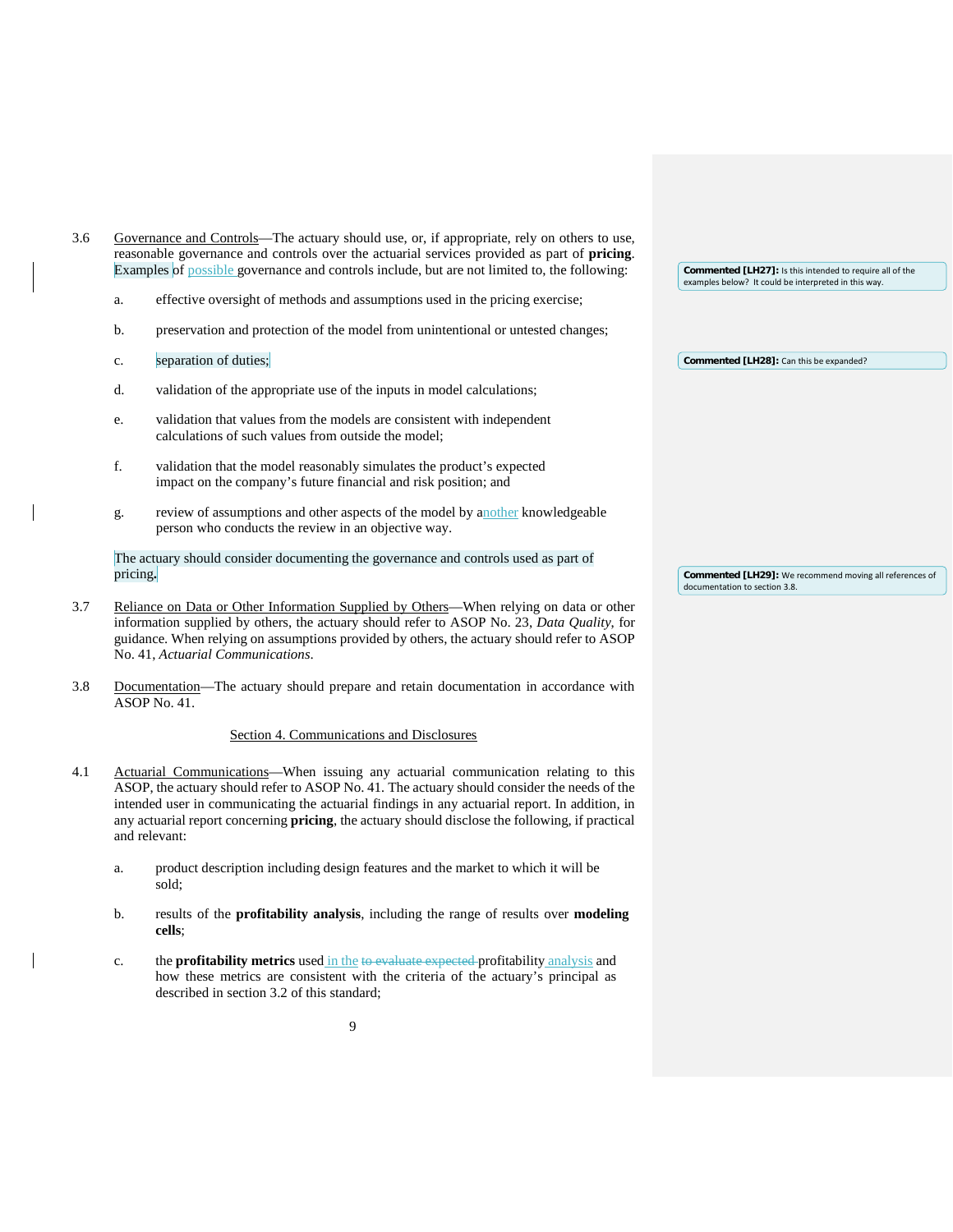- d. the considerations used to develop the model as described in section 3.3 of this standard;
- e. material pricing assumptions and the manner in which the actuary established these assumptions to reflect expected future experience, adjusted to include any margin, as described in section 3.4 of this standard; and
- f. results of risk evaluation as described in section 3.5 of this standard, including the manner in which the actuary has evaluated the product's underlying risks and how those underlying risks will be managed.
- 4.2 Additional Disclosures—The actuary should also include the following disclosures, as applicable, in an actuarial communication:
	- a. the disclosure in ASOP No. 41, section 4.2, if any material assumption or method was prescribed by applicable law (statutes, regulations, and other legally binding authority);
	- b. the disclosure in ASOP No. 41, section 4.3, if the actuary states reliance on other sources and thereby disclaims responsibility for any material assumption or method selected by a party other than the actuary; and
	- c. the disclosure in ASOP No. 41, section 4.4, if, in the actuary's professional judgment, the actuary has otherwise deviated materially from the guidance of this ASOP.